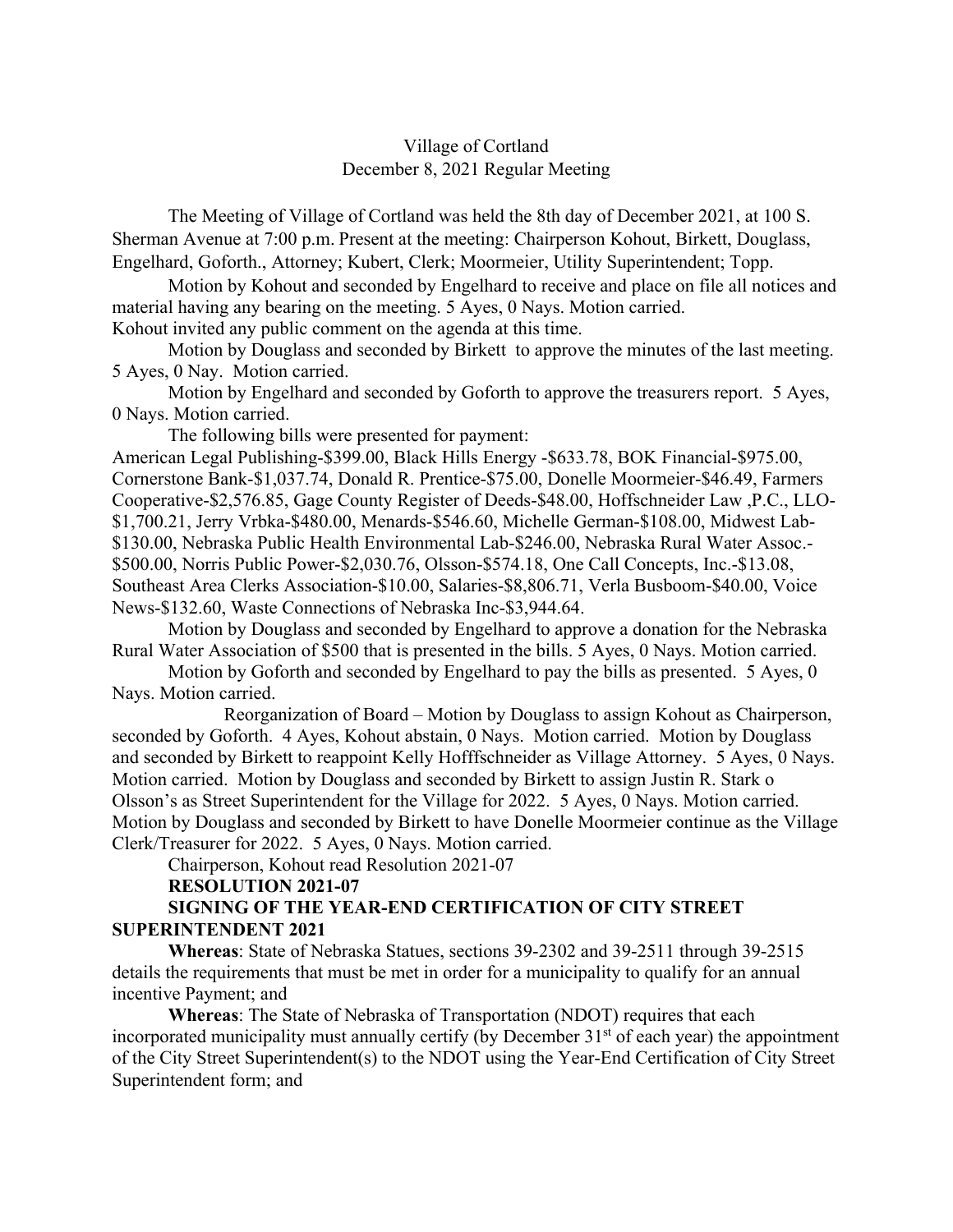**Whereas**: The NDOT requires that each certification shall also include a copy of the documentation of the city street superintendent's appointment, i.e., meeting minutes; showing the appointment of the City Street Superintendent by their name as it appears on their License (if applicable), their License Number (if applicable), and Class of Licenses (if applicable), and type of appointment, i.e., employed, contract (Consultant, or interlocal agreement with another incorporated municipality and/or county), and the beginning date of the appointment; and

**Whereas**: The NDOT also requires that such Year-End Certification of City Street Superintendent form shall be signed by the Mayor or Village Board Chairperson and shall include a copy a resolution of the governing body authorizing the signing of the Year-End Certification of City Street Superintendent form by the Mayor or Village Board Chairperson.

**Be it resolved** that the Village Board Chairperson of Village of Cortland is hereby authorized to sign the attached Year-End Certification of City Street Superintendent completed form(s). Adopted this  $8<sup>th</sup>$  day of December, 2021 at Cortland, Nebraska.

Motion by Birkett and seconded by Douglass to adopt Resolution 2021-07 as presented. 5 Ayes, 0 Nays. Motion carried.

 Comprehensive Annual Banner Application permit, has no fee but needs to be updated annually. Motion by Goforth and seconded by Engelhard to send in the updated banner permit.

Building Permits: Motion by Douglass and seconded by Birkett to approve building permit for Randall Deunk at 763 E. Apple Road for a 60'x120'x16' machinery storage building. 5 Ayes, 0 Nays. Motion carried. Motion by Birkett and seconded by Douglass to approve building permit for Ron & Kathy Peterson at 255 S. Vermont Street for a 10'x20' Derksen Portable Building. 5 Ayes, 0 Nays. Motion carried. Motion by Douglass and seconded by Engelhard to approve building permit for Jared Spang at 200 W.  $7<sup>th</sup>$  for a 6' tall vinyl fence. 5 Ayes, 0 Nays. Motion carried. Motion by Douglass and seconded by Engelhard to approve building permit for Jared Spang at 240 W.  $7<sup>th</sup>$  for a 6' tall vinyl fence. 5 Ayes, 0 Nays. Motion carried. Motion by Douglass and seconded by Engelhard to approve building permit for Jared Spang at 244 W.  $7<sup>th</sup>$  for a 6' tall vinyl fence. 5 Ayes, 0 Nays. Motion carried.

Farmer's Cooperative property at S. Sherman – no updates

Olsson street improvements update from Brian Schuele. Master Agreement Work Order No. 5 dated November 30, 2021 was reviewed. As there are some questions the board has the Clerk will ask Brian Schuele to be at the January  $12<sup>th</sup>$  meeting to explain the agreement and answer questions from the board.

Brian reported via email that he received the water/sewer maps from the village and will prepare a capacity analysis for the new development. Will have that proposal for services ready for the January meeting.

Drainage project for fiscal year 2021/22 will be tabled until March.

There was no answer regarding easement for snow piles on private property. Topp will continue to pile the snow on the street and behind the post office if there is a big snow.

No written complaints.

 Dog Ordinance – Attorney Kubert suggested that we remove everything about the licensing since there is no one to enforce. Discussion regarding the voice command that is currently in the ordinance, how do we change residents behavior regarding leash laws etc. Kubert will update dog ordinance for January meeting and research taking action with a letter and then on second offense a fine.

 The inspection by Fire Marshall for Sindelar property has not been provided. Clerk to check out previous minutes regarding building inspection.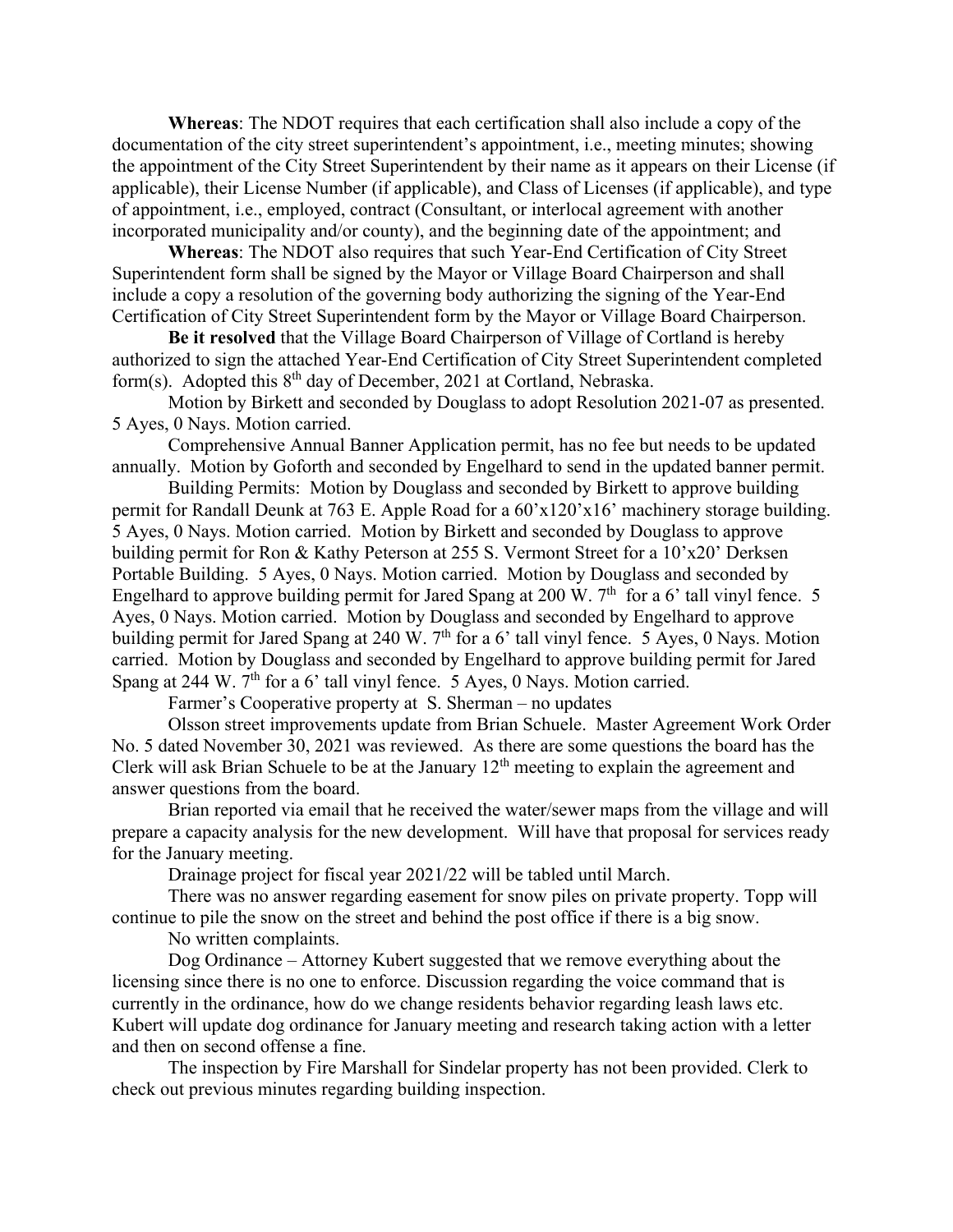There is still not a business sign on the Spilker Ale Building, will table until February meeting.

Miscellaneous Items:

a. Cortland signage Birkett reach out to Skyler Gubser

 b. Street Christmas lights, we are short one light for the poles. Motion by Douglass and seconded by Goforth to purchase one more street Christmas light when they go on sale after the holiday. 5 Ayes, 0 Nays. Motion carried.

 Ballpark – Chairperson thanked Regina and Cheryl for help with painting the bathrooms at the ball park. The sinks and toilets are planned to be installed next week. Topp asked to get sweeps for under the doors in the bathroom and the concession stand.

 Maintenance – JK Electric bid for \$1640.00 to install soffit lighting with led lights at the Community Center and \$1840.00 to install soffit lighting, bathroom lights, and check GFCI at the concession stand at the ball field. Motion by Douglass and seconded by Birkett to approve the lighting bid for the Community Center with an addition of two more lights needed. 5 Ayes, 0 Nays. Motion carried. Motion by Birkett and seconded by Engelhard to approve the lighting bid for the Ball Park minus the two bathroom lights that are not needed. 5 Ayes, 0 Nays. Motion carried.Some of the exterior of the concession stand should be replaced, waiting to see whether or not the insurance claim for the hail will cover that cost.

1989 International Dump Truck with Snow Plow and Salt Spreader being sold by sealed bids by Elm Creek. Minimum bid starting at \$8500. Discussion regarding the need of a dump truck, snow plow, salt spreader. Motion by Birkett and seconded by Douglass to send Ben out to inspect truck and if suitable we offer a bid of \$11,001.00 5 Ayes, 0 Nays. Motion carried.

 Water tower annual cleaning done, leak fixed. Outside will be cleaned in the spring. Topp to share contacts with Clerk for her files.

 Topp has completed his water licenses. Has purchased books for pesticide licensing which will take place in March.

 Jetting is going slower that anticipated, the west side of town should be done next week and the east side of town the following week. Discussion about buying a camera to identify areas that line needs repairing.

Topp requested if a street light is out to let him know so that he can get it fixed.

 There was some vandalism in the outside bathrooms at the community center. Topp request that if you see it to report immediately so that he can check the security cameras.

Ready for the first snow.

 Motion by Douglass and seconded by Birkett to approve the 25% highway allocation match in the amount of \$1516.00. 5 Ayes, 0 Nays – Motion carried

CIA report – Grant for tables will be sent again in before the end of December, first round did not have filled out correctly. Christmas tree lighting had attendance of approximately 45-50 people. Saturday, December 11<sup>th</sup> Santa will be at the Community Center from 9:00-11:00. Christmas Lighting contest will take place on December  $15<sup>th</sup>$ . Kohout submitted the Gazebo Lights to the Channel 10/11 website, they were then posted on the Pure Nebraska Facebook page.

 Motion by Engelhard and seconded by Goforth to adjourn the meeting at 8:38 p.m. 5 Ayes, 0 Nays – Motion carried